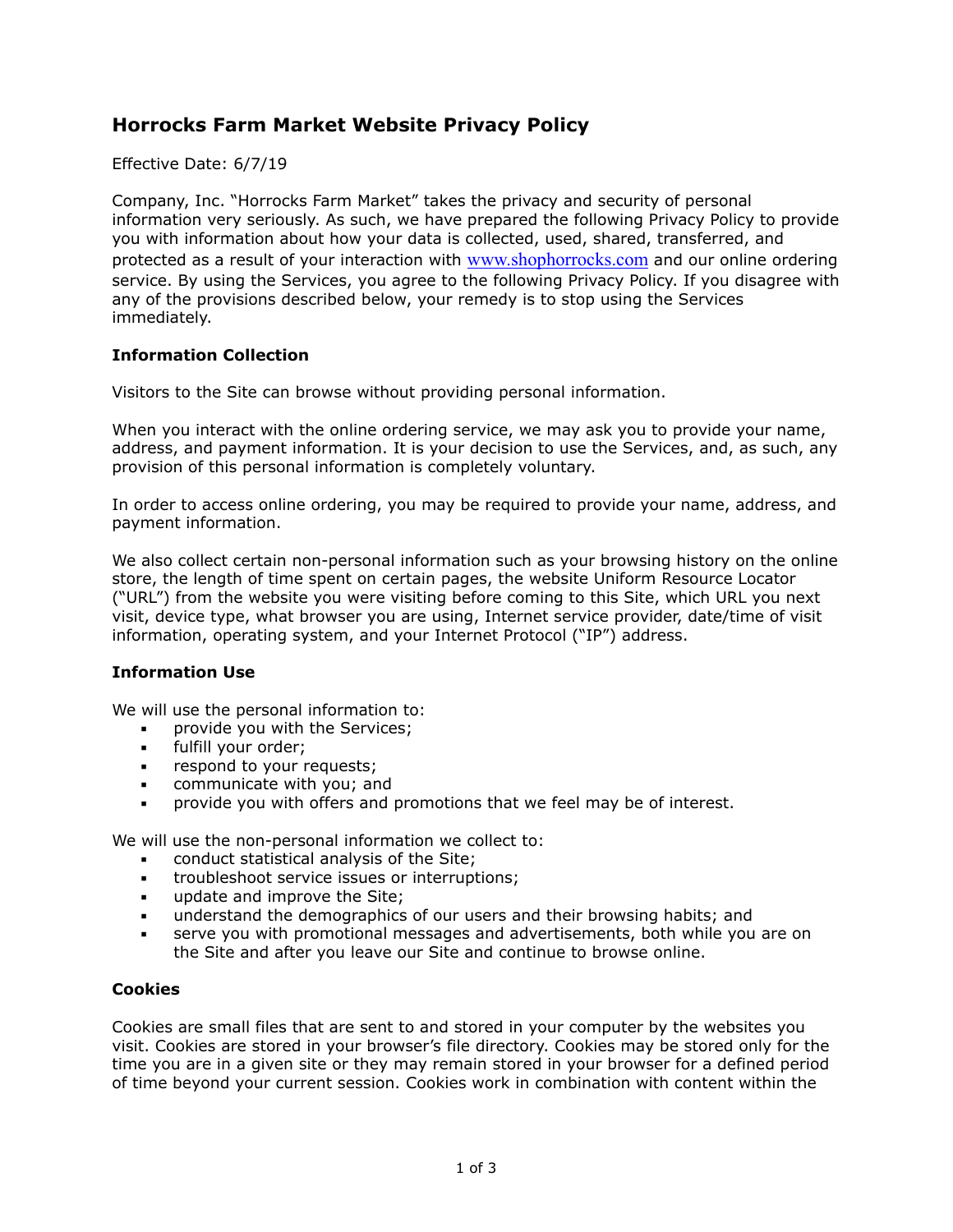website itself, to capture and remember information. To learn more about these technologies and how they work, please see www.allaboutcookies.org.

We use cookies and other similar technologies (such as web beacons and pixels) to collect and process non-personal information.

You can choose to have your computer warn you each time a cookie is being sent, or you can choose to turn off all cookies. You can review the options available to manage cookies in your browser. One option is to disable, or turn-off, all cookies. If you turn cookies off, you may not be able to browse the Sites. If you disable certain kinds of cookies, some aspects of our Sites may not function properly or as well.

## **Information Sharing**

We may share personal information to the following entities and/or for the following reasons:

- Affiliates/Partners. We may work with our affiliates or partner with other companies in order to provide our Users with additional benefits. In the event that we enter into such a partnership, we may share your personal information with those partners. If we share personal information, we will require that such partners use the personal information for the limited purpose for which we provide it, maintain reasonable security measures for the protection of such information, and comply with the provisions as outlined in this Privacy Policy.
- **•** Law Enforcement. Occasionally we may be required by law enforcement or judicial authorities to provide personal information. We will disclose personal information upon receipt of a court order, subpoena, warrant, or other legal process to the extent necessary to meet legal, national security, public interest, or law enforcement obligations. We fully cooperate with law enforcement agencies in identifying those who use our Services for illegal activities. We reserve the right to report to law enforcement agencies any activities that we in good faith believe to be unlawful.
- **•** Merger. In the event that Company enters into an agreement to be purchased by another company or to merge with another company, we may share personal information with that company. We will require that such purchasers continue to comply with the provisions as outlined in this Privacy Policy.

We may also share non-personal information with select third parties, such as our advertisers, for purposes of serving you with customized promotions. If you would like to learn more about the sharing of non-personal information for purposes of providing [customized advertisements or promotions, please visit http://www.aboutads.info/](http://www.aboutads.info/consumers/) consumers/.

#### **Your Choices**

You may have choices when it comes to the collection, use, and sharing of your personal information.

You can unsubscribe from our email list, and not use the online ordering service.

#### **Log-In Through Social Networks**